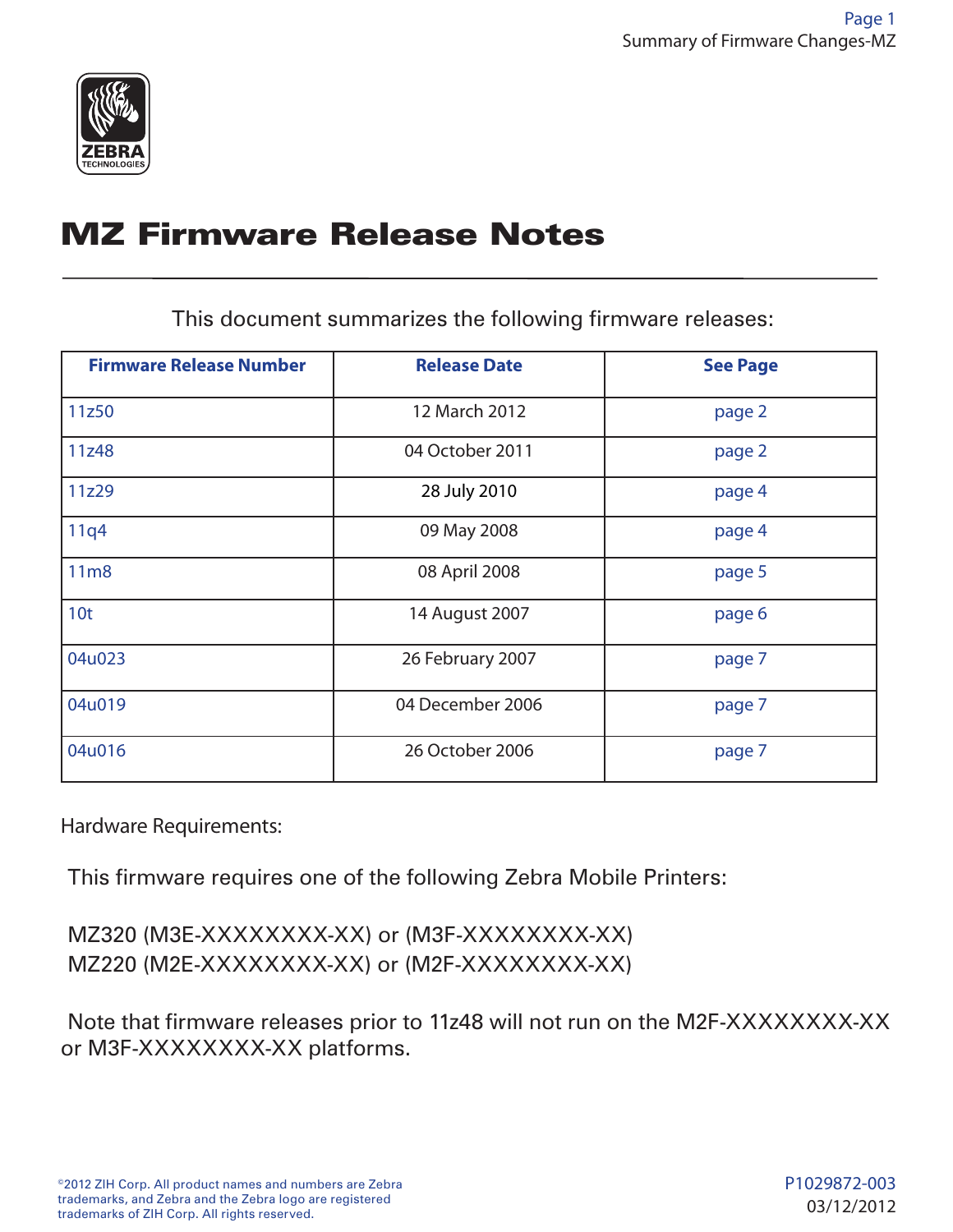# Firmware Releases:

# 11z50

Release Date: 12 March 2012

#### Enhancements

• WLAN: Update 802.11 radio firmware

#### Issues Corrected

- Avalanche: does not list "G" radio as WPA2-compatible
- PRINT: I2 of 5 barcode calculates incorrect checksum if using field justification
- PRINT: Dropped characters followed by the '!' character in line-print mode
- PRINT: MZ feed length not compatible with 11z29 and earlier applications
- PRINT: I2of5 barcode text prints extra check digit when provided by the host
- PRINT: printing is noisy with positive TONE values
- USB: SGD parameter usb.device.device unique id should default to off
- WLAN: Certificates with version 1 and 2 are rejected

#### 11z48

Release Date: 04 October 2011

#### Enhancements

- Add support for the M2F and M3F platforms
- Add support for datamatrix barcodes to MZ printers
- WLAN: Added SHA2 support for PEAP authentication
- WLAN: Removed VPN firmware
- WLAN: Add EAP session resumption (see below for description)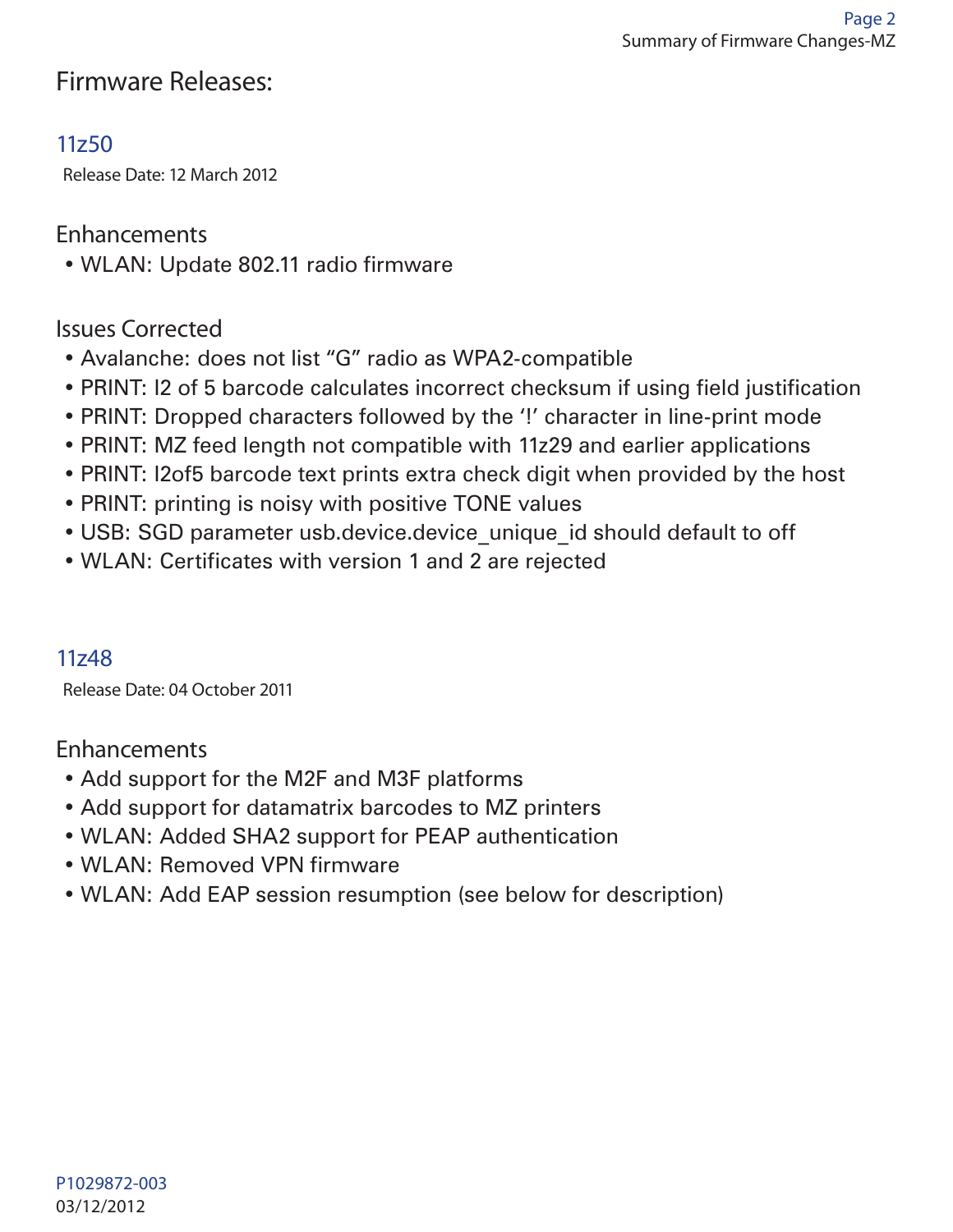Issues Corrected

- Multiple enabled Avalanche auto-run packages will not update correctly
- Avalanche custom properties not working correctly
- MZ's improperly printing text messages from the Avalanche server
- Print.tone SGD parameter does not handle values about 127
- WLAN: PEAP auth unsuccessful due to unsupported certificate fields
- WLAN: EAP-FAST failing on ACS 5.1

• WLAN; User was allowed to turn the unsupported 802.11d feature on which resulted in wireless communication interruptions

• Incorrect Top-Of-Form registration on the MZ

EAP Session Resumption

Benefit: Enables faster roaming when using EAP-based protocols

Summary: After a printer and the network have previously negotiated an EAP session, and due to roaming or falling out of range and returning into range, begin a new EAP negotiation, they can agree to resume the previous session. This significantly reduces the time required to establish the new session from tens of seconds to seconds. In order for this to work, EAP Session Resumption must be enabled in the network infrastructure equipment by the network administrator. EAP Session Resumption is automatically supported in the printer when using any EAP-based protocols such as PEAP, LEAP, EAP-TLS, EAP-TTLS, or EAP-FAST. No printer configuration changes are required.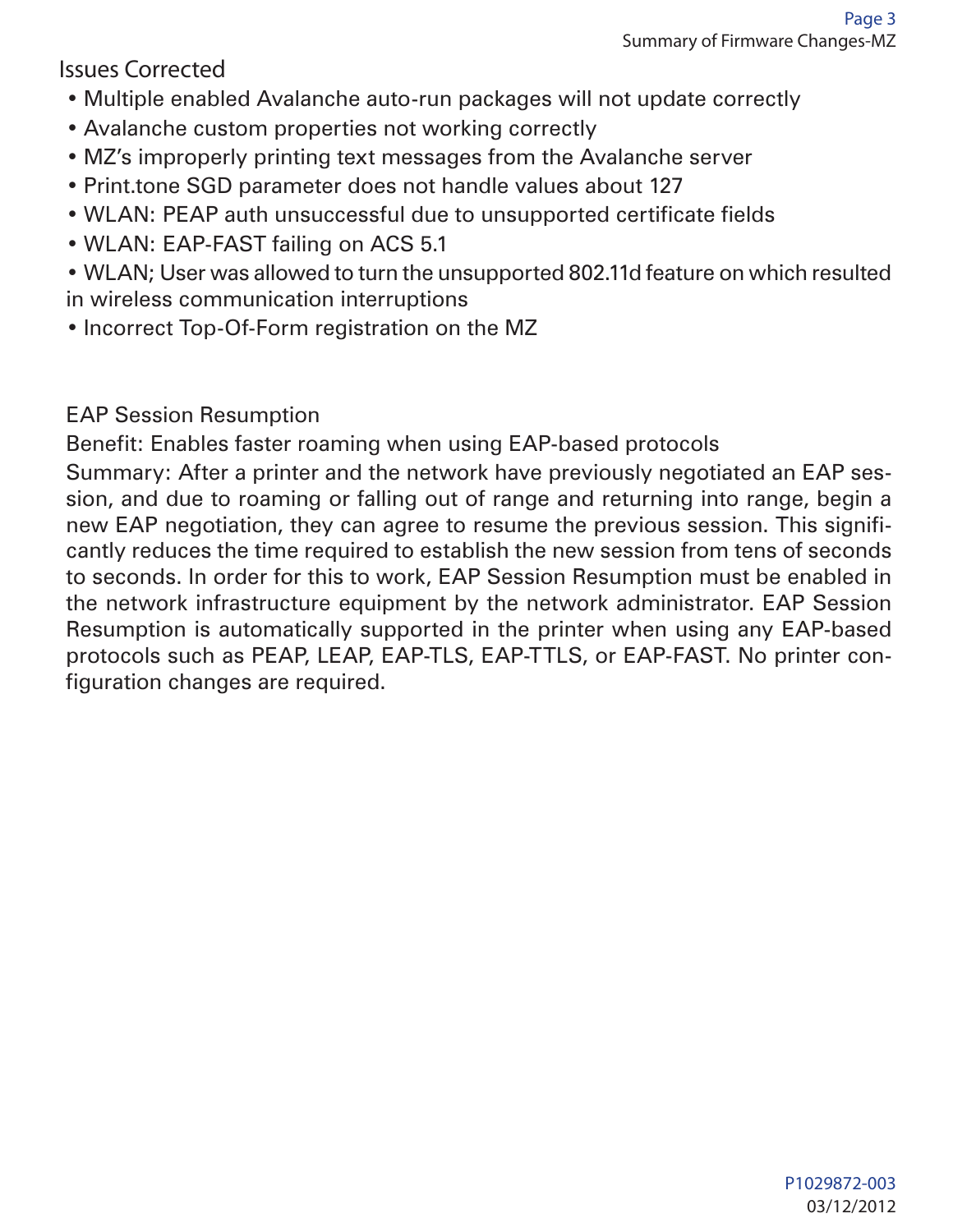# 11z29

Release Date: 28 July 2010

# Enhancements

• None

# Issues Corrected

- CPCL: Resident font corruption after print line using scalable font
- CPCL: Change default media mode to journal
- CPCL: Vietnamese fonts not printing correctly
- BT: Encryption not indicated properly in 2-key report when Bluetooth authentication is enabled
- BT: Problems printing from Cipher Labs terminal
- BT: Partial print failures using Bluetooth
- BT: Not responding to query over Bluetooth
- 802.11: Change default wlan.keep alive value to "ON"
- 802.11: Unable to perform EAP-FAST authentication with Cisco 2106
- 802.11: Not properly responding to duplicate SYN's
- 802.11: Radio can occasionally lock up [4776]
- 802.11: Improper TCP handshake, occasionally not setting SYN flag in acknowledgement packets
- 802.11: Authentication failed with PEAP on IAS2008 server
- 802.11: Change default roam packet setting to "ON"

# 11q4

Release Date: 09 May 2008

#### Enhancements

• Update to handle 2048 byte keys and to check for duplicate EAP identifier numbers.

#### Issues Corrected

- Enhanced signal strength, roaming support, and power save responsiveness for the Zebra 802.11g radio.
- Fixed conflict with IrDA and Bluetooth residing in the same printer.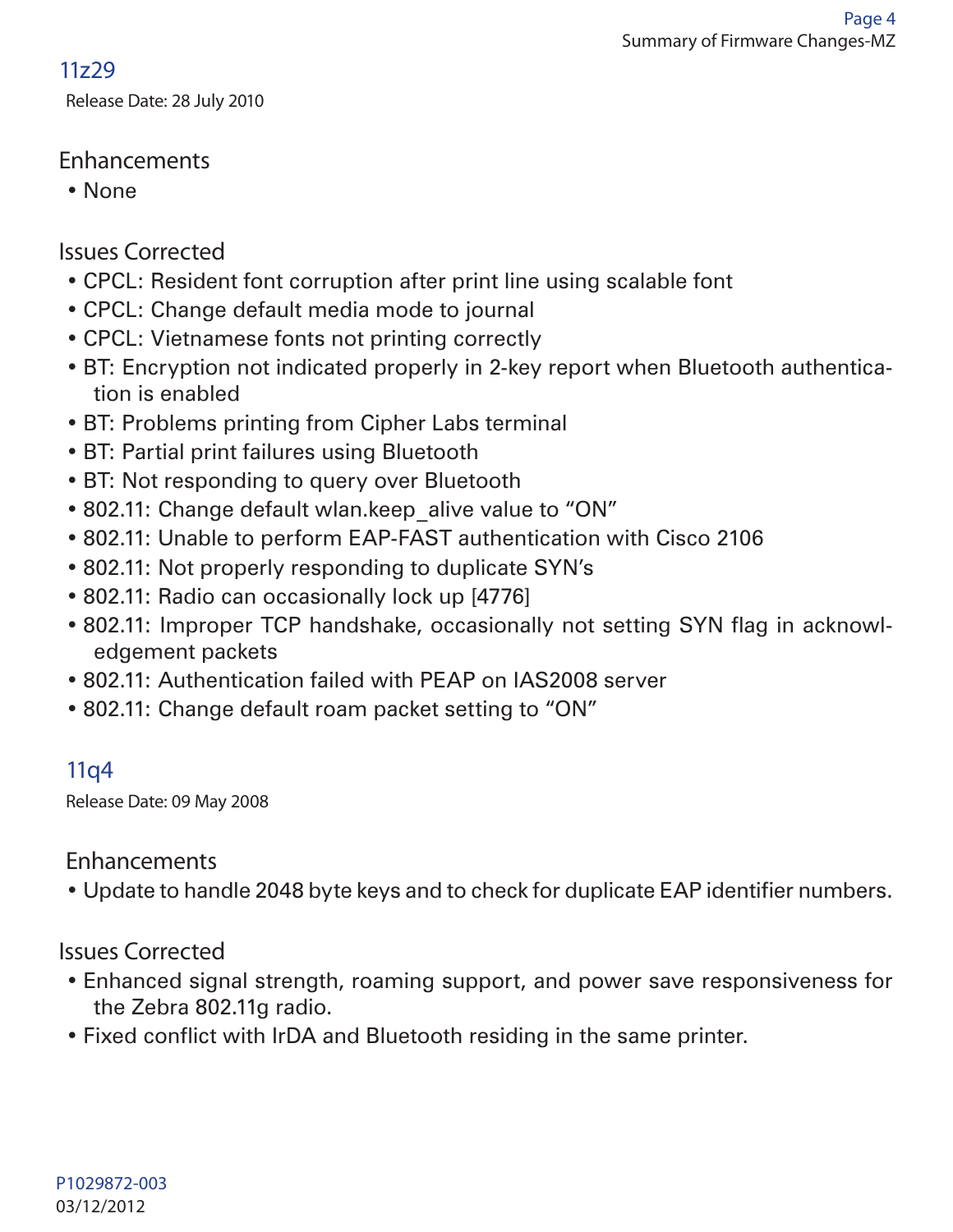Additional information regarding the improvements to the Zebra 802.11g radio:

This software release improves the internal signal strength reporting for the Zebra 802.11g radio. These enhancements improve the printer's operation in areas with weak signals. As a result of these changes the printer should roam less frequently.

Additionally, changes to the radio's power-save algorithm have been made which will also result in improved performance. Note that the power-save behavior is affectd by settings on both the access point and the printer. In particular, it should be noted that access point settings have a direct relationship on wireless device sleep periods.

# 11m8

Release Date: 08 April 2008

# **Enhancements**

- Added paper sensor support.
- Added roam logging for G radio.
- Added event logging.
- Added roam logging when failed to query radio for signal strength.
- Added Bluetooth connection shutdown when "device.reset" is issued.
- (EAP-TLS): Update for determining TLV PEAP package in tunnel.
- Added sync function to the Bluetooth Stack. This function sends a known command to the Bluetooth radio and waits for a proper response. It will try 10 times (1 second) in order to identify when the radio is in a ready state.
- Enable bar sensor information on the two-key report.
- Support common motor driver.
- (Avalanche) AMC 4.4 support added.

Issues Corrected

- (Bluetooth 2.0): Update for display of "auto" in bluetooth.radio\_auto\_baud field and setting of 57 baud in NVM, BT app download now works with 2.0 radios.
- (Bluetooth 2.0): Removed credit limit.
- Reset BT priority and setup hardware handshaking if BT hardware is present.
- (WPA2): Fixed issue with connecting to Cisco WLAN Controller Network.
- Addressed noisy printing with new sensors.
- Fixed line printing for receipt exceeding 161 inches.
- Removed forced printing of the line print buffer when the printer receives a Bluetooth disconnect complete event.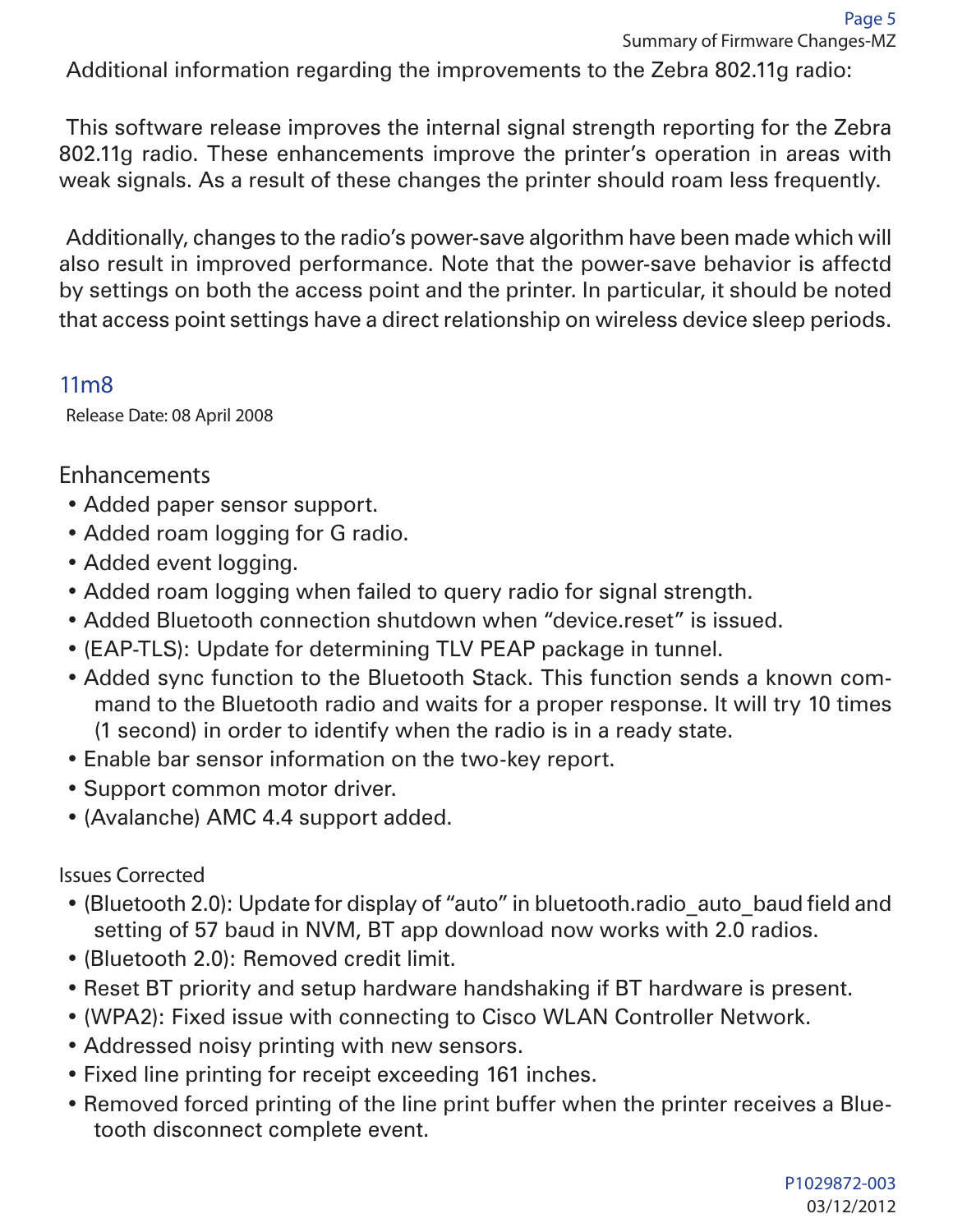10t

Release Date: 14 August 2007

# Enhancements

- (EAP-TLS): Added logic to prevent repeated PAP challenge responses.
- (EAP-TLS): Update to work with SBR server. The SBR was suggesting TTLS for inner authentication, this is now NAK'd. The update will now NAK all inner requests besides MSCHAPv2.
- (Avalanche): Changes made to \_devprop.prf file e.const part. for each property starts on the new line.
- Added support for turning on the option for sending an IP packet when roaming.
- Changed TCP socket behavior so a duplication connection does not immediately disconnect the previous connection. It will only happen after 30 seconds.
- (WPA): EAPOL START is sent if AP does not start EAP handshake within 5 seconds after association.
- WPA2 Broadcast key rotation for both AES and TKIP.
- Added support for wlan.wpa.wpa version, wlan.wpa.groupkey ciphersuite, and wlan.wpa.pairwise ciphersuite.
- Changed the interrupt priority of the Bluetooth port.
- New chip replacing an obsoleted chip on the IrDA module board required software changes.
- Made required changes for the new IrDA chip.
- Added IrDA input source which fixes line print mode behavior when using IrDA.
- Fixed font numbering issue which was causing font 2 to not print.
- (Avalanche): Increased number of allowable properties to 128.
- Now ignores the inactivity timeout when charging.
- Now allows printing when in charging bay.
- (Bluetooth 2.0): Added ability to download the printer application via Bluetooth.
- New G radio firmware: FW image 5.02.14.

Issues Corrected

- (Avalanche): Fixing buffer overflow that will prevent unit from resetting.
- (Avalanche): Corrected UDP malformed packets.